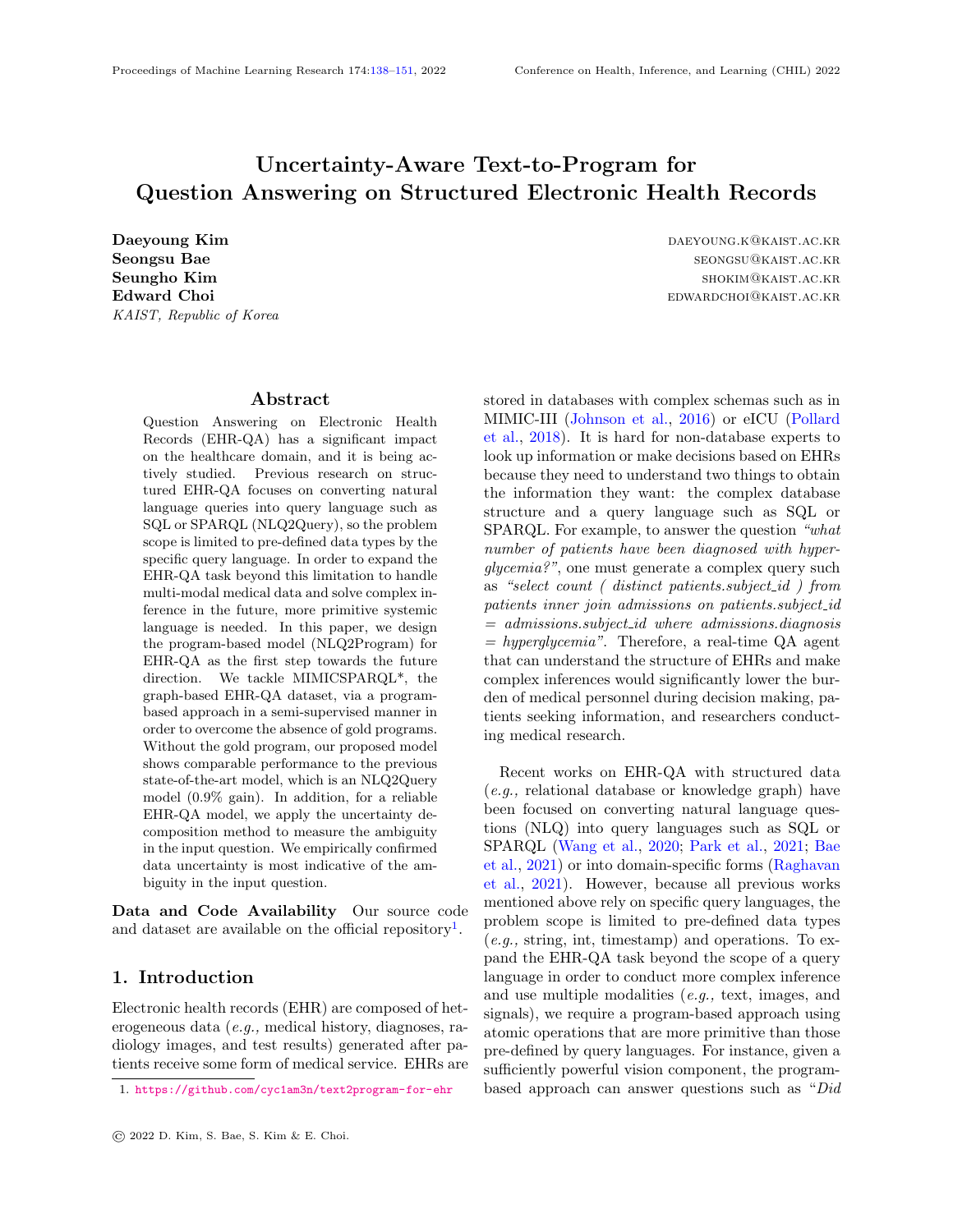this patient have effusion in the left lung before he was admitted to the ICU?".

Within the healthcare domain, the reliability of deep neural network models is crucial because incorrect decisions bring consequences such as ethical issues on human life or monetary cost [\(Dusenberry](#page-10-4) [et al.,](#page-10-4) [2020\)](#page-10-4). Likewise, EHR-QA models also need to be extremely reliable so that only correct answers are provided to the user, but the ambiguity in question due to lack of information or typos within the data make it challenging to train such reliable models. For example, if the word "procedure" is missing in the question in Figure [1,](#page-1-0) the question becomes ambiguous since "short title" could refer to either "procedure" or "diagnoses", which increases uncertainty in data. Therefore, measuring uncertainty to detect ambiguous questions helps make a reliable model, as the model can take appropriate actions such as asking the user for clarification.

For the first time, our work uses the natural language question-to-program (NLQ2Program) approach for EHR-QA. Specifically, we tackle MIMIC-SPARQL\* [\(Park et al.,](#page-10-2) [2021\)](#page-10-2), an EHR-QA dataset based on the open-source EHR data MIMIC-III. Since MIMICSPARQL\* consists of pairs of a natural language question (NLQ) and a corresponding SPARQL query, all previous studies tackled this dataset by translating NLQ to either SQL or SPARQL queries with varying degrees of success. However, as stated above, we must venture beyond using a pre-defined query language such as SQL and SPARQL in order to handle multi-modal medical data and solve complex inference tasks in the future. Therefore we tackle MIMICSPARQL\* via an NLQ2Program approach in a semi-supervised manner, in order to overcome the fact that there is no ground truth program given for each NLQ to train the model with. Our proposed model showed comparable performance to state-of-the-art NLQ2SQL or NLQ2SPARQL models that use the ground truth data. Also, we propose a method for measuring the ambiguity of input questions with insufficient information using the ensemble-based uncertainty decomposition for each program token generated by the EHR-QA model. We empirically demonstrate the effectiveness of using uncertainty decomposition to discern ambiguous questions, by evaluating MIMIC-SPARQL\*'s test questions, where each question's ambiguity was manually annotated.

The contributions we make in this paper can be summarized as follows:



<span id="page-1-0"></span>**Answer:** ["percutan aspiration gb", "ciprofloxacin iv"]

- Figure 1: An illustrative example of our NLQ2Program approach for EHR question answering: a natural language question (NLQ), corresponding program traces over a knowledge graph, and its answer.
	- It is the first attempt at designing an NLQ2Program model that uses programs composed of various atomic operations for an EHR-QA task. Without ground truth programs, we obtained results on MIMICSPARQL\*, the most recent EHR-QA dataset, comparable to the NLQ2SQL and NLQ2SPARQL SOTA models that use ground truth queries (0.9% improvement).
	- We generated a dataset to solve the problem without gold programs. We make it publicly available along with an interpreter that can execute programs so others can further research on EHR-QA using this NLQ2Program model in the future.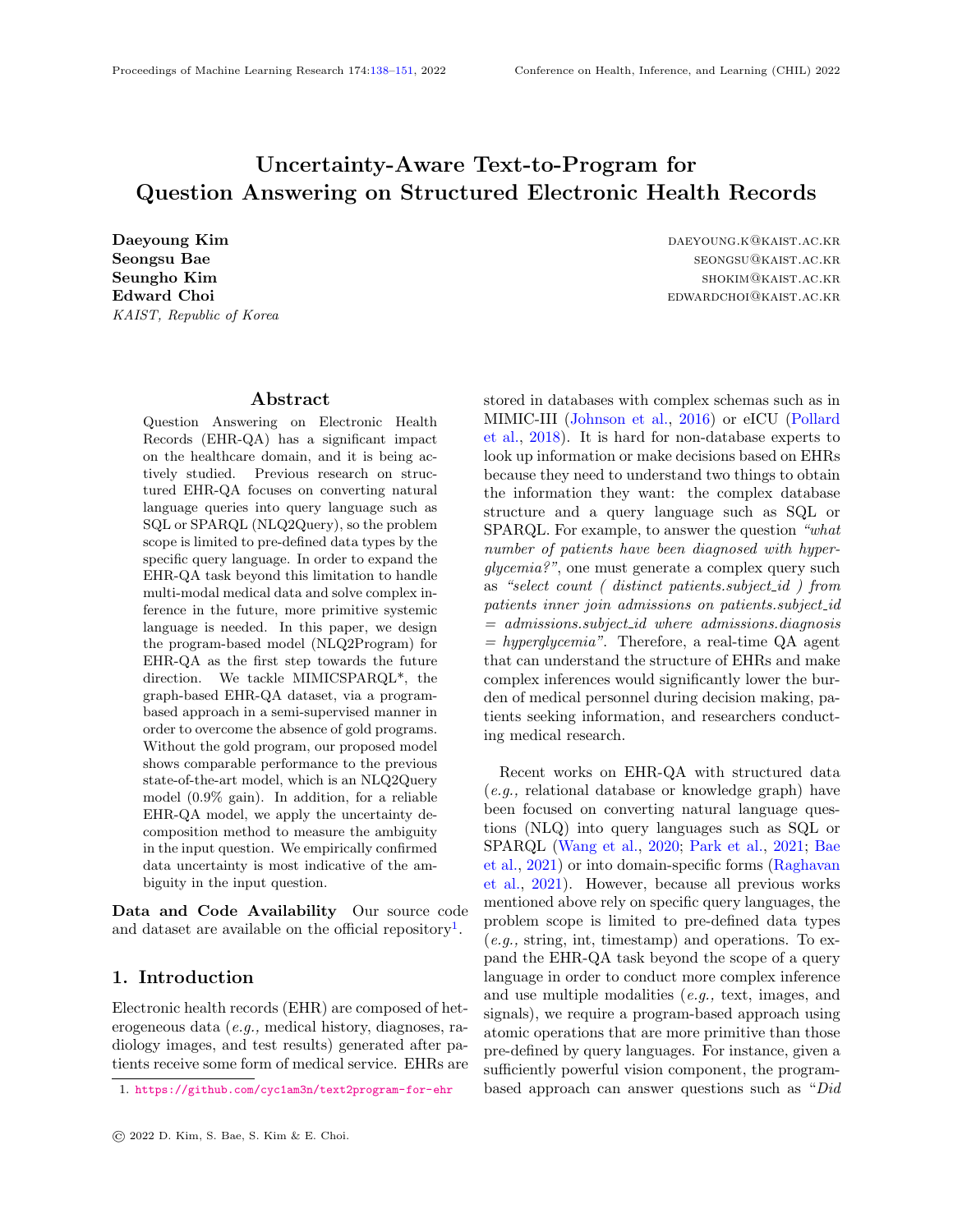• We apply the ensemble-based uncertainty decomposition method to measure the ambiguity in the input question. To our best knowledge, this is the first attempt to detect ambiguous input questions in the QA research area. We show the effectiveness of measuring ambiguity using data uncertainty.

### 2. Related Works

### 2.1. QA on Electronic Health Record

Question answering on electronic health records (EHR-QA) can be divided into two broad categories: unstructured QA and structured QA. In the former case, most works focus on the machine reading comprehension task on free-formed text such as clinical case reports [\(Suster and Daelemans,](#page-11-1) [2018\)](#page-11-1) and discharge summaries [\(Pampari et al.,](#page-10-5) [2018\)](#page-10-5). In the latter case, depending on database types of structured EHR, it can be further classified into two subcategories: table-based QA and graph-based QA. In both subcategories, EHR-QA is treated as a translation task, converting a natural language question into a query language  $(i.e., SQL/SPARQL)$  or a domain-specific logical form. [Wang et al.](#page-11-0) [\(2020\)](#page-11-0) first released MIMICSQL, a large-scale table-based EHR-QA dataset for the Question-to-SQL generation task in the healthcare domain, and also proposed a sequence-to-sequence (seq2seq) based model TREQS, which translates natural language questions to SQL queries (NLQ2SQL). [Park et al.](#page-10-2) [\(2021\)](#page-10-2) constructed a Question-to-SPARQL dataset and treated EHR-QA as a graph-based task by converting the original tables of MIMICSQL into a knowledge graph. Also, they empirically showed that NLQ2SPARQL outperforms NLQ2SQL for the same dataset and the same model architecture.

Recently, [Raghavan et al.](#page-10-3) [\(2021\)](#page-10-3) constructed a new large-scale question-logical form pair dataset (emrK-BQA) for MIMIC-III, which reuses the same logical forms proposed in emrQA [\(Pampari et al.,](#page-10-5) [2018\)](#page-10-5), but it is not currently publicly available. Moreover, in order to execute the logical forms in emrKBQA, they must be mapped to corresponding SQL queries in advance. To overcome the limitation of a query language *(i.e.*, bound by pre-defined operations and only capable of handling fixed data types), we use the NLQ2Program approach for EHR-QA where programs are composed of atomic operations. Specifically, we develop our NLQ2Program approach while viewing the EHR data as a knowledge graph rather than relational tables, similar to [Park et al.](#page-10-2) [\(2021\)](#page-10-2); [Bae et al.](#page-9-0) [\(2021\)](#page-9-0), where the graph-based approach outperformed the table-based approach.

#### <span id="page-2-0"></span>2.2. Program Based Approach for KBQA

There are recent works translating natural language questions into multi-step executable programs over Knowledge Base Question Answering (KBQA; Structured QA) [\(Liang et al.,](#page-10-6) [2017;](#page-10-6) [Saha et al.,](#page-11-2) [2019;](#page-11-2) [Hua et al.,](#page-10-7) [2020\)](#page-10-7). These studies usually tackle datasets that do not have gold programs such as CQA [\(Saha et al.,](#page-11-3) [2018\)](#page-11-3) and WebQuestionSP [\(Yih](#page-11-4) [et al.,](#page-11-4) [2015\)](#page-11-4). Specifically, Complex Question Answering (CQA) [\(Saha et al.,](#page-11-3) [2018\)](#page-11-3) is a large-scale QA dataset that contains complex questions involving multi-hop and aggregation questions (e.g., counting, intersection, comparison), which are similar to our main target dataset (i.e., MIMICSPARQL\*). To handle the absence of the gold program, previous works proposed reinforcement learning (RL) based approaches.

RL-based approaches, however, face challenges caused by the large search space and sparse rewards. In particular, these challenges are intensified in MIM-ICSPARQL\*, where KB artifacts (entities, relation, literal) are not explicitly revealed in the question. For example, for the NLQ in Figure [1,](#page-1-0) the QA model must generate a program using '/procedure icd9 code' and '/prescriptions' which were never mentioned in the NLQ. Moreover, MIMICSPARQL\*'s search space is much larger than CQA since questions typically require a longer chain of operations to complete a program. Therefore instead of using RL, we train our model in a semi-supervised manner and compare our approach with NS-CQA [\(Hua et al.,](#page-10-7) [2020\)](#page-10-7), the stateof-the-art model for CQA.

#### 2.3. Uncertainty in Language Generation

As the uncertainty in program-based EHR-QA has not been discussed before, we found the uncertainty in language generation to be the most relevant work to ours. Recent approaches focus on predictive uncertainty by measuring the probability [\(Ott et al.,](#page-10-8) [2018\)](#page-10-8) and the entropy [\(Xu et al.,](#page-11-5) [2020;](#page-11-5) [Xiao and](#page-11-6) [Wang,](#page-11-6) [2021\)](#page-11-6) of each token in the generated sequence by the model. [Xiao and Wang](#page-11-6) [\(2021\)](#page-11-6) apply the deep ensemble method [\(Lakshminarayanan](#page-10-9) [et al.,](#page-10-9) [2017\)](#page-10-9) to decompose uncertainty into data uncertainty, the intrinsic uncertainty associated with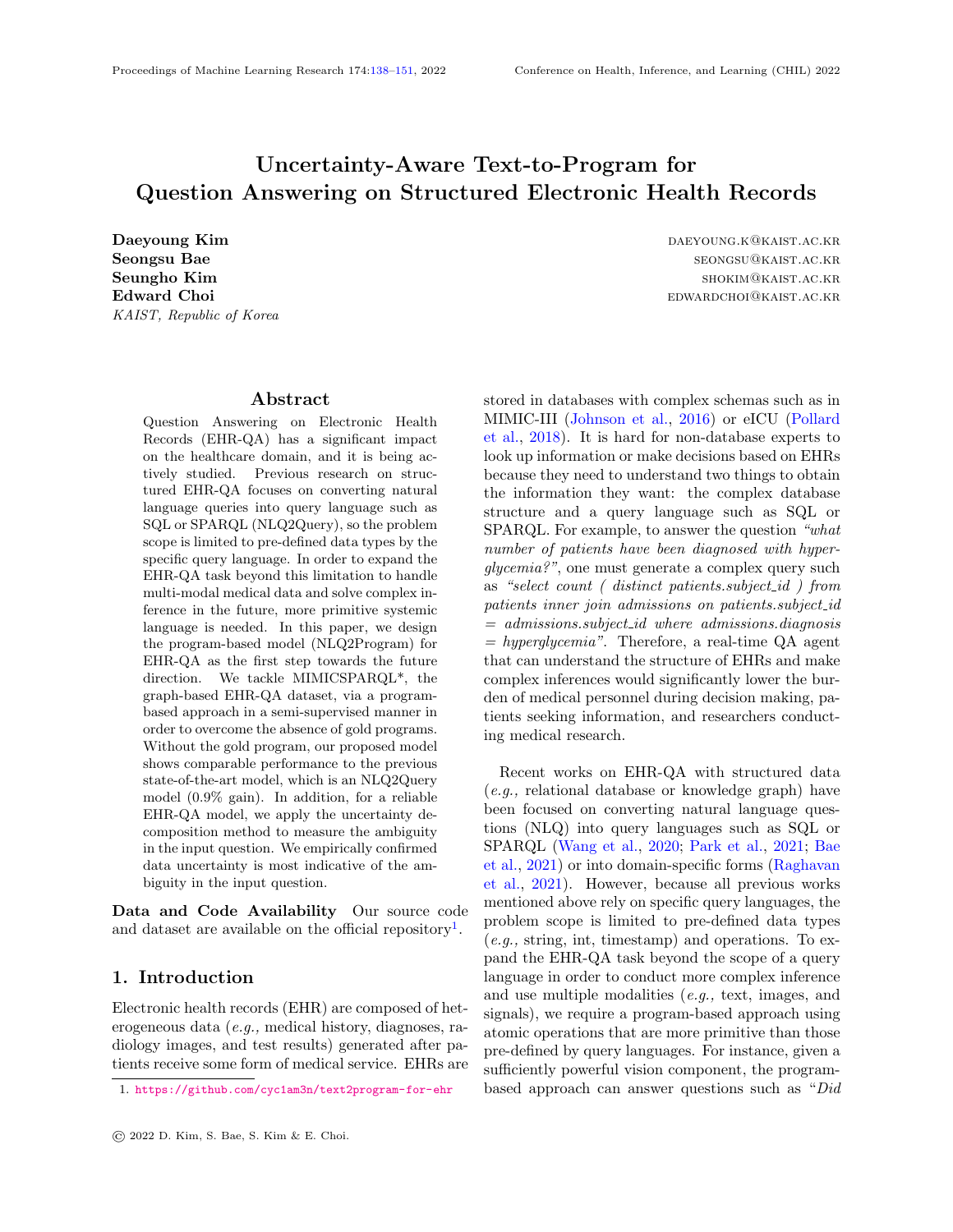data, and *model uncertainty*<sup>[2](#page-3-0)</sup>, which reflects the uncertainty in model weights [\(Der Kiureghian and](#page-10-10) [Ditlevsen,](#page-10-10) [2009;](#page-10-10) [Kendall and Gal,](#page-10-11) [2017\)](#page-10-11). These works analyze relationships between the uncertainty during decoding and the final output quality rather than analyzing the ambiguity in the input. Recently, [Malinin](#page-10-12) [and Gales](#page-10-12) [\(2020\)](#page-10-12) utilize uncertainty for error detection and out-of-domain (OOD) input detection. For the OOD input detection, they focus on model uncertainty, which can capture discrepancies between the train and test datasets. However, our interest is to deal with insufficient information in the input question, which raises data uncertainty rather than model uncertainty.

### 3. Methodology

#### 3.1. Preliminary: Dataset

In this work, we use a knowledge graph (KG) and questions from MIMICSPARQL\* [\(Park et al.,](#page-10-2) [2021\)](#page-10-2) consisting of 10,000 question-SPARQL pairs that cover 9 tables<sup>[3](#page-3-1)</sup> of MIMIC-III [\(Johnson et al.,](#page-10-0) [2016\)](#page-10-0), an open-source ICU dataset. Note that MIM-ICSPARQL\* was derived from MIMICSQL [\(Wang](#page-11-0) [et al.,](#page-11-0) [2020\)](#page-11-0), a table-based EHR-QA dataset for MIMIC-III, consisting of 10,000 question-SQL pairs. In other words, MIMICSPARQL\* has the same question as MIMICSQL, but the ground truth queries and database format are different. Also, note that each question in MIMICSPARQL\* has two forms: template-based (machine-generated) form and natural (rephrased by medical domain experts) form.

#### <span id="page-3-2"></span>3.2. Grammar

We newly define a grammar that can effectively explore the KG of MIMICSPARQL\*. Since these are atomic operations that can be executed within KG, it is easy to handle multi-modality by expanding the grammar in the future. This uses a total of 7 data types which are either KG artifacts or basic data types. KG artifacts consist of *entSet* (set of entities), rel (relation), lit (literal), lit $Set$  (set of literals), lit-Sets (tuple of *litSets*), and basic data types consist of int and float. Table [1](#page-4-0) and Figure [2](#page-4-1) describe the 14 operations we defined and their example. We consider

[Saha et al.](#page-11-2) [\(2019\)](#page-11-2)'s work as our starting point, but we modify the set of operations to make them more suitable for complex EHR-QA. For example, we add operations such as maximum litset, minimum litset, and average litset since EHR-QA often requires calculations using numeric data found in the KG.

### 3.3. Problem Formulation

Our goal is to translate an EHR-related question into an executable program over KG. Assume an underlying programming language  $\angle$ . Let us denote a given question by a sequence of tokens  $Q = fx_1, ..., x_{iQ}$ and the corresponding program  $P$  2 L can be represented as  $P = fy_1, ..., y_{iP}$  G. Our model aims to maximize the conditional probability  $p(P/Q)$ . Note that each question in MIMICSPARQL\* has two forms, which are template-based (machine-generated) form and natural (rephrased by medical domain experts) form. We define the former as  $Q_T = fx_1, ..., x_{jQ_T}$ and the latter as  $Q_N = fx_1^{\theta}, ..., x_{jQ_Nj}^{\theta}$ .

#### <span id="page-3-3"></span>3.4. Synthetic Question-Program Generation

Since our method uses a custom set of operations (as described in Section [3.2\)](#page-3-2), so our main obstacle to using NLQ2Program is the absence of gold programs  $(i.e., sequences of operations)$  for questions in MIM-ICSPARQL\*. We indirectly handle this problem by mass-generating pairs of MIMICSPARQL\*-like questions and their corresponding programs. Based on our preliminary analysis of the template-based questions in the MIMICSPARQL\* train dataset, we first create a list of templates (e.g., what is the RELA-TION of ENTITY?) and question types  $(e.g., re$ trieve question). Our analysis revealed that MIM-ICSPARQL\* questions could be divided into total eight categories of question types. Then we generate synthetic question  $Q_{syn}$  and the corresponding program  $P_{syn}$  pairs in a form similar to  $Q_T$ . We sample program  $P_{syn}$  and corresponding question  $Q_{syn}$  by exploring KG while executing custom-defined operations for each of the eight question types. Since KG schema of MIMICSPARQL\* is complex, even if the same question type is given, the pattern of generated synthetic program sequence varies greatly depending on the required KG artifact (i.e., relation, entity). Using this method, we generate 30,000  $(Q_{syn}, P_{syn})$ pairs for each type, and a total of 168,574 pairs are used after excluding duplicate questions or ones that already exist in MIMICSPARQL\*. Note that, it

<span id="page-3-0"></span><sup>2.</sup> Data and model uncertainty are also called aleatoric and epistemic uncertainty.

<span id="page-3-1"></span><sup>3.</sup> Patients, Admissions, Diagnoses, Prescriptions, Procedures, Lab Results, Diagnosis Code Dictionary, Procedure Code Dictionary, Lab Code Dictionary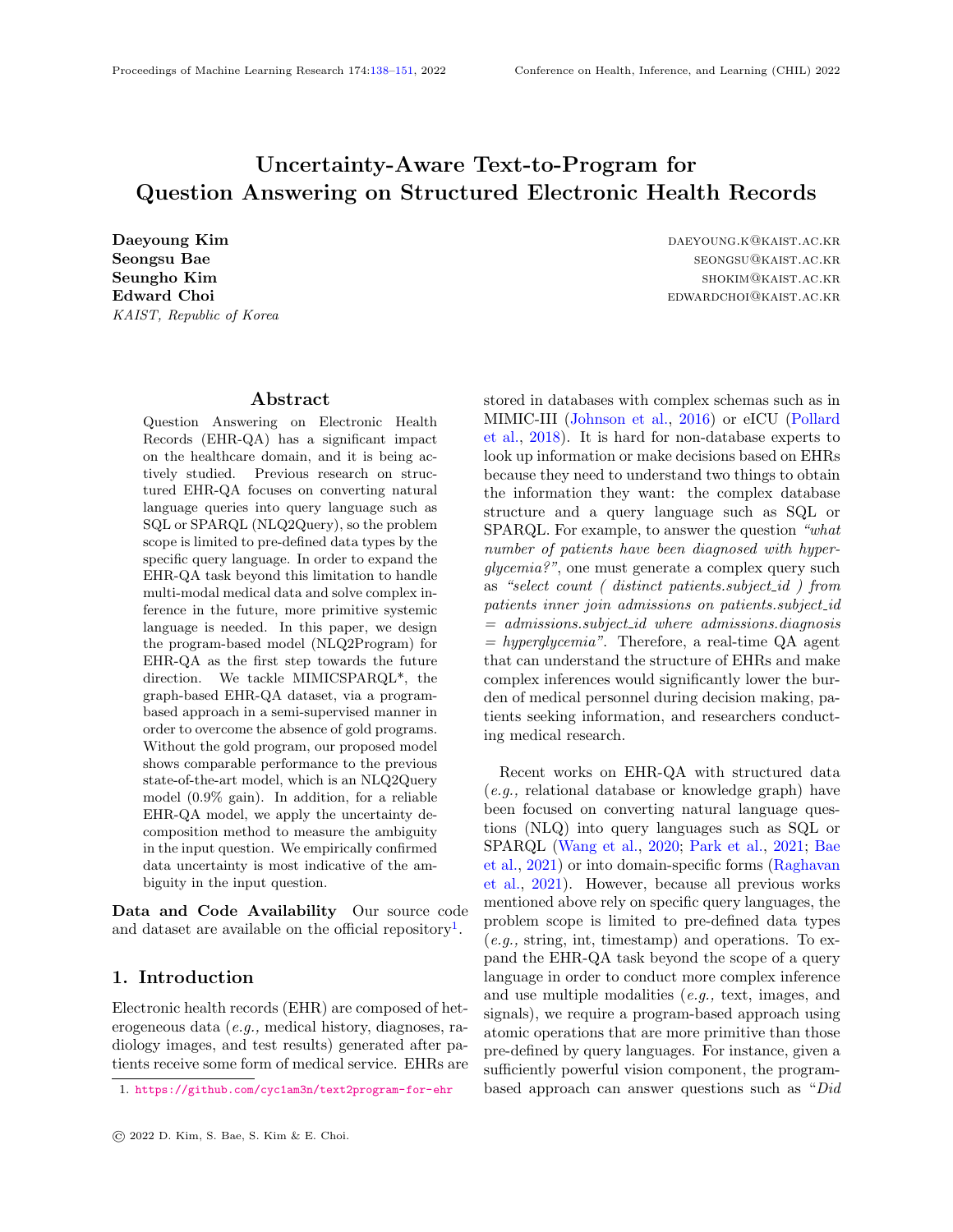

Figure 2: Illustrative examples of the natural language question (NLQ) and the corresponding program, composed of several predefined operations. To answer a single natural language question, we have to execute a series of atomic operations in sequence.

|  | Table 1: Description of the custom-defined operations and return data types |  |  |  |
|--|-----------------------------------------------------------------------------|--|--|--|
|  |                                                                             |  |  |  |

<span id="page-4-0"></span>

| Operation                                    | Description                                                                                          | Return Data Type |
|----------------------------------------------|------------------------------------------------------------------------------------------------------|------------------|
| gen_entset_down( $entSet$ , rel)             | the set of <b>object</b> entities associated with relation rel for each subject entity in the entSet | entSet           |
| gen_entset_up(rel, entSet)                   | the set of <b>subject</b> entities associated with relation rel for each object entity in the entSet | entSet           |
| $gen\_listset(entSet, rel)$                  | the set of literal values associated with the relation rel for each subject entity of entSet         | litSet           |
| gen_entset_equal( $rel$ , $lit$ )            | the set of subject entities which have literal value <b>equal to</b> lit for relation rel            | entSet           |
| gen_entset_atleast( $rel$ , $lit$ )          | the set of subject entities which have literal value of at least lit for relation rel                | entSet           |
| gen_entset_atmost( $rel$ , $lit$ )           | the set of subject entities which have literal value of at most <i>lit</i> for relation rel          | entSet           |
| gen_entset_less( $rel$ , $lit$ )             | the set of subject entities which have <b>smaller</b> literal value than <i>lit</i> for relation rel | entSet           |
| gen_entset_more $rel, lit)$                  | the set of subject entities which have <b>greater</b> literal value than <i>lit</i> for relation rel | entSet           |
| $count{\_}entset(entSet)$                    | the number of entities in entSet                                                                     | int              |
| intersect_entsets( $entSet_1$ , $entSet_2$ ) | the set of entities that <b>exist in common</b> in entSet <sub>1</sub> and entSet <sub>2</sub>       | entSet           |
| $maximum\_listed(litSet)$                    | the <b>largest</b> value in litSet                                                                   | float            |
| $minimum\_litset(litSet)$                    | the smallest value in litSet                                                                         | float            |
| $average\_litset(litSet)$                    | the average value of litSet                                                                          | float            |
| concat_litsets( $litSet_1$ , $litSet_2$ )    | the <b>combined</b> list of <i>litSet</i> and <i>litSet</i>                                          | litSets          |

might be tempting to create gold programs by directly parsing the preexisting template questions  $Q_T$ , instead of creating synthetic questions and programs. This approach, however, has two major drawbacks: 1) it is complex; 2) Fragile to KG schema change. Further details about the synthetic data generation process are presented in the Appendix [A.](#page-12-0) Note that there are a good number of questions unlikely to be asked in the real-world setting, because values are sampled by randomly exploring the KG  $(e.g., how$ many patients whose language is engl and lab test value is  $4.7k/ul$ ?).

#### <span id="page-4-1"></span>3.5. Semi-supervised Learning

Obtaining NLQ & pseudo-gold program pairs To acquire the pseudo-gold program  $\tilde{P}$  for the corresponding natural language question  $Q_N$  of MIMIC-SPARQL\*, we introduce the following process:

- 1. Train a supplementary sequence-to-sequence model  $f_{syn}: Q_{syn} \not\subseteq P_{syn}$  using synthetic pairs (*i.e.*, question and program  $(Q_{syn}, P_{syn})$ ).
- 2. Generate pseudo-gold programs  $\tilde{P}$  by feeding  $Q_T$ to the trained model  $f_{syn}$  in order to obtain corresponding  $(Q_T, \tilde{P})$  pairs. Here,  $Q_T$  is used instead of  $Q_N$  since  $Q_{syn}$  and  $Q_T$  are based on the same templates.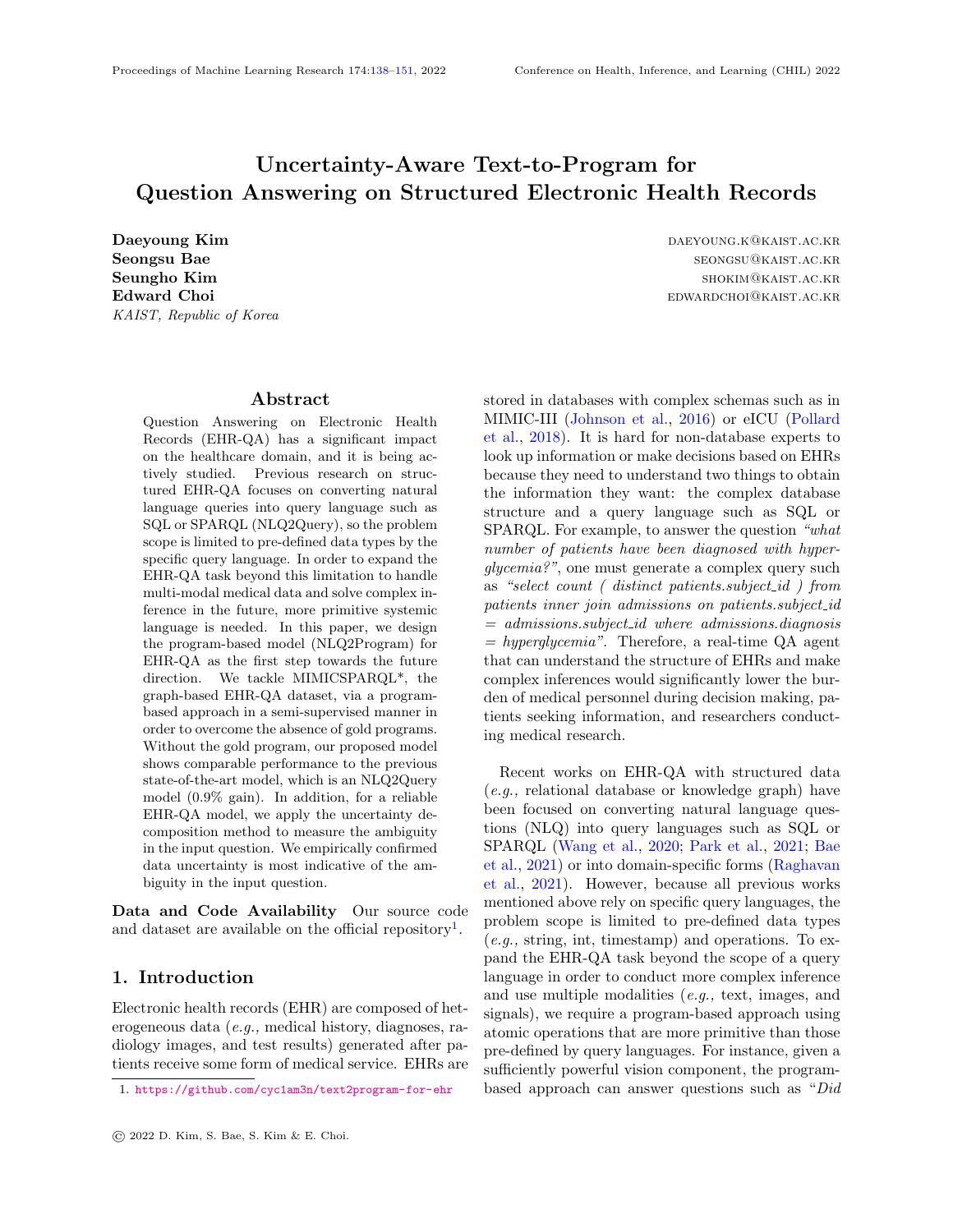3. Replace  $Q_T$  with  $Q_N$  to obtain pairs of natural- data and model uncertainty as follows: form questions and their corresponding pseudogold programs  $(Q_N, \tilde{P})$ .

**Training** Train a sequence-to-sequence model  $f_N$ :  $Q_N \nightharpoondown P$  with pairs of natural language question  $Q_N$ and pseudo-gold program  $\tilde{P}$ . Note that the synthetic pairs  $(Q_{syn}, P_{syn})$  are not used for training  $f_N$ , and further experiments using synthetic pairs as pretraining data are shown in Appendix [C.](#page-12-1)

#### <span id="page-5-0"></span>3.6. Measuring Ambiguity of Question

As mentioned above, we can use uncertainty in the output program to detect ambiguous questions that lack essential information (e.g., a user does not define the patient ID when asking for a patient's age) or include unseen values (e.g., typos). Typically, uncertainty can be divided into data uncertainty and model uncertainty, where the former can be viewed as uncertainty measuring the noise inherent in given training data, and the latter as uncertainty regarding noise in the deep neural network parameters [\(Chang](#page-9-1) [et al.,](#page-9-1) [2020;](#page-9-1) [Dusenberry et al.,](#page-10-4) [2020\)](#page-10-4). Assuming that we can view ambiguous questions as inherent noise in the data (which the model cannot overcome by collecting more data, unlike model uncertainty), we aim to detect ambiguous input by measuring data uncertainty. Following [Xiao and Wang](#page-11-6) [\(2021\)](#page-11-6); [Ma](#page-10-12)[linin and Gales](#page-10-12) [\(2020\)](#page-10-12), we adopt the ensemble-based uncertainty estimation method.

Given the question  $Q = fx_1, ..., x_{jQj}g$  and the corresponding program  $P$  2  $L$ , we denote the context of the *i*-th program token  $y_i$ as  $c_i = f x_1, ..., x_{i} Q_i, y_1, ..., y_{i-1} g$ , the prediction of each model in the ensemble of M models as  $fp_m(y_i)c_i)g_{m=1}^M$ , and the aggregated prediction as  $p(y_i/c_i) = \frac{1}{M} \sum_{m=1}^{M} p_m(y_i/c_i)$ . Given context  $c_i$ , the entropy of  $p_m(y_i/c_i)$  and  $p(y_i/c_i)$  can be calculated as follows:

$$
H_m(y_i/c_i) = \sum_{v \ge V} p_m(y_i = v/c_i) \log p_m(y_i = v/c_i)
$$

$$
H(y_i/c_i) = \sum_{v \ge V} p(y_i = v/c_i) \log p(y_i = v/c_i)
$$

where  $\vee$  is the whole vocabulary.  $H(y_i/c_i)$  represents the total uncertainty which is sum of data and model uncertainty. Then we can decompose  $H(y_i/c_i)$  into

$$
u_{\text{data}}(y_i/c_i) = \frac{1}{M} \sum_{m=1}^{M} H_m(y_i/c_i)
$$

$$
u_{\text{model}}(y_i/c_i) = H(y_i/c_i) \quad u_{\text{data}}(y_i/c_i)
$$

We assume the ambiguity of NLQ will raise the data uncertainty of a specific program token, not the entire program itself. Note that  $u_{data}(y_i/c_i)$  is calculated for every program token  $y_i$ . We utilize the maximum value of the data uncertainty  $u_{data}(y_i/c_i)$  for every program token  $y_i$ , instead of aggregating the  $u_{data}(y_i/c_i)$  in a program-level manner [\(Malinin and](#page-10-12) [Gales,](#page-10-12) [2020\)](#page-10-12). Specifically, we determine if the input question is ambiguous using detector  $g$  as follows:

$$
g(\mathbf{U};\tau) = \begin{cases} 0 & \text{if } \max(\mathbf{U}) & \tau \\ 1 & \text{if } \max(\mathbf{U}) > \tau \end{cases}
$$

where  $\mathbf{U} = f u_{\text{data}}(y_1/c_1), ..., u_{\text{data}}(y_{jPj}/c_{jPj})g$  and specific threshold  $\tau$ . We empirically show that this method can effectively detect ambiguous input questions.

#### 4. Experiments

### 4.1. Experiment Settings

#### 4.1.1. Model Configurations

Both the pseudo-gold program generating model  $f_{syn}$ and the NLQ2Program model  $f_N$  can be initialized with any sequence-to-sequence structure. We choose T5-base [\(Raffel et al.,](#page-10-13) [2020\)](#page-10-13), which is known to perform well in the natural language generation (NLG) field, for both models. For comparison, we also experiment with UniQA [\(Bae et al.,](#page-9-0) [2021\)](#page-9-0), the state-ofthe-art model in the MIMICSPARQL\* dataset. For the decoding strategy to generate program traces, we use beam search [\(Wiseman and Rush,](#page-11-7) [2016\)](#page-11-7). Of the 8,000 samples from the MIMICSPARQL\* training dataset, a total of 7,472  $(Q_N, P)$  pairs that return the same execution result as the ground truth SPARQL query are used. For an accurate evaluation, we use 949 of 1,000 samples from the MIMICSPARQL\* test dataset after excluding samples whose ground truth SPARQL execution returns NULL, or whose questions and SPARQL queries do not match (e.g., the question adds the condition "less than 60 years of age" while the ground truth query looks for "DE- $MOGRAPHIC.AGE < 62$ ").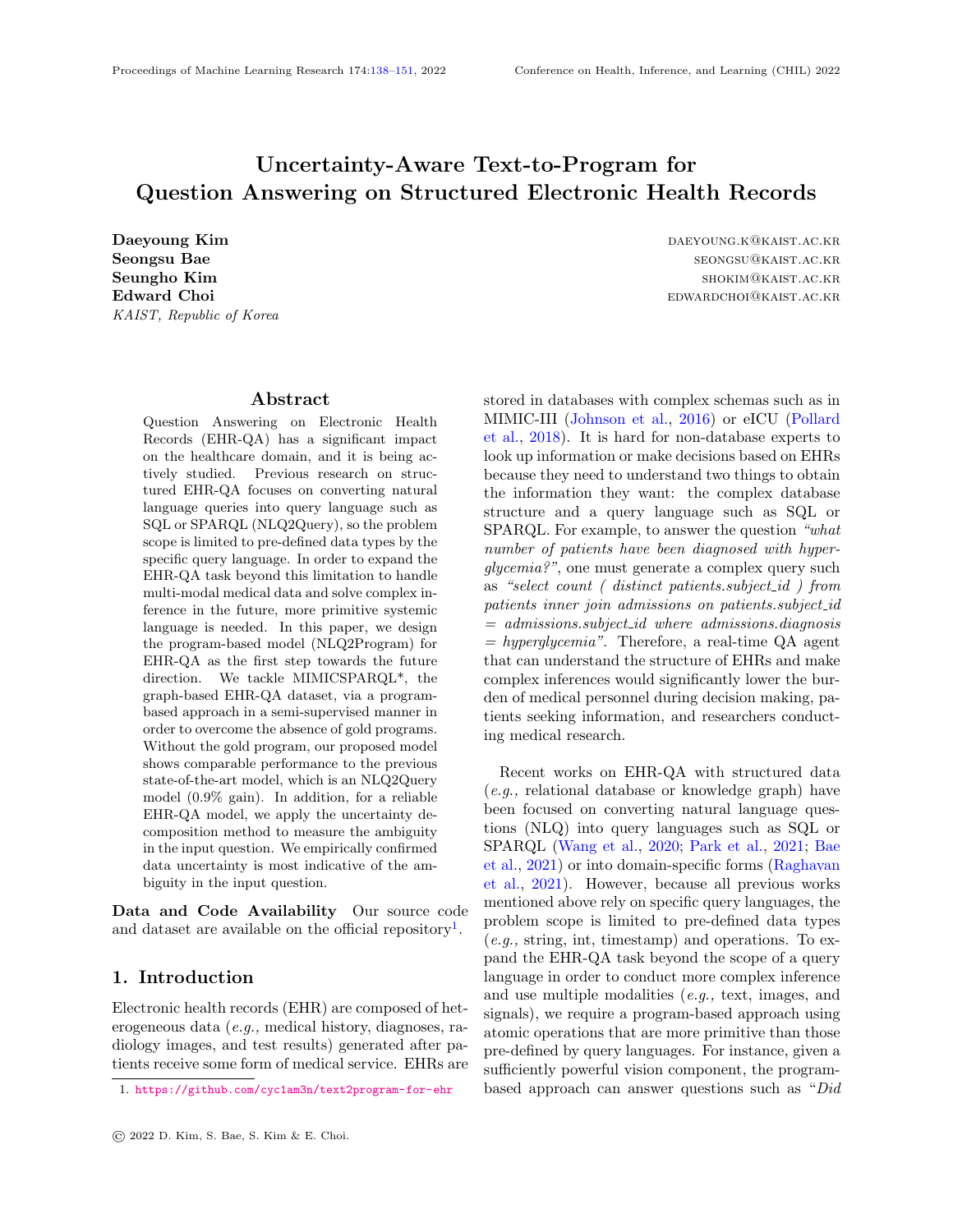<span id="page-6-0"></span>Table 2: Test results on MIMICSPARQL\* with two different approaches: NLQ2SPARQL and NLQ2Program. We report the mean and standard deviation of execution accuracy  $(Acc_{EX})$  over 5 random seeds.

| Recovery  |              | $NLQ2SPARQL$ (w/ ground truth query) |                |              |              | NLQ2Program (w/o gold program) |              |              |  |
|-----------|--------------|--------------------------------------|----------------|--------------|--------------|--------------------------------|--------------|--------------|--|
| Technique | Seq2Seq      | TREOS                                | $_{\rm UniOA}$ | T5           | $NS-CQA(1%)$ | NS-CQA (100%)                  | Ours (UniQA) | Ours $(T5)$  |  |
|           | 0.327(0.043) | 0.699(0.013)                         | 0.899(0.010)   | 0.905(0.006) | 0.203(0.043) | 0.734(0.087)                   | 0.896(0.009) | 0.899(0.005) |  |
|           | 0.338(0.045) | 0.712(0.011)                         | 0.939(0.005)   | 0.937(0.006) |              | $\overline{\phantom{a}}$       | 0.938(0.006) | 0.948(0.006) |  |

### 4.1.2. Baselines

In the experiment, we compare our model against five baseline models as follows: Seq2Seq [\(Luong et al.,](#page-10-14) [2015\)](#page-10-14), TREQS [\(Wang et al.,](#page-11-0) [2020\)](#page-11-0), UniQA [\(Bae](#page-9-0) [et al.,](#page-9-0) [2021\)](#page-9-0), T5 [\(Raffel et al.,](#page-10-13) [2020\)](#page-10-13) and NS-CQA [\(Hua et al.,](#page-10-7) [2020\)](#page-10-7). The first four are NLQ2SPARQL models using ground truth SPARQL queries, and the last is an NLQ2Program model which does not use gold programs. Note that the T5 and UniQA models used as baselines adopt the NLQ2SPARQL approach, not NLQ2Program. Among the previous program-based approaches mentioned in Section [2.2,](#page-2-0) we choose NS-CQA as the baseline since it is the state-of-the-art model in the CQA [\(Saha et al.,](#page-11-3) [2018\)](#page-11-3) dataset. All models are trained with five random seeds, and we report the mean and standard deviation of performance. The details of implementation are provided in Appendix [B.](#page-12-2)

#### Seq2Seq with Attention (NLQ2SPARQL)

Seq2Seq with attention [\(Luong et al.,](#page-10-14) [2015\)](#page-10-14) consists of a bidirectional LSTM encoder and an LSTM decoder. Following the original paper, we apply the attention mechanism in this model. Note that this model cannot handle the out-of-vocabulary (OOV) tokens. We denote the model as Seq2Seq.

### TREQS (NLQ2SPARQL)

TREQS [\(Wang et al.,](#page-11-0) [2020\)](#page-11-0) is an LSTM-based encoder-to-decoder model using an attentive-copying mechanism and a recovery technique to handle the OOV problem.

### UniQA (NLQ2SPARQL)

UniQA [\(Bae et al.,](#page-9-0) [2021\)](#page-9-0) is the state-of-the-art NLQ2Query model on MIMICSPARQL\*. UniQA consists of a unified encoder-as-decoder architecture, which uses masked language modeling in the NLQ part and sequence-to-sequence modeling in the query part at the same time. Following the original paper, we initialize UniQA with pre-trained BERT (12-layer, 768-hidden, 12-head) [\(Devlin et al.,](#page-10-15) [2018\)](#page-10-15).

### T5 (NLQ2SPARQL)

T5 [\(Raffel et al.,](#page-10-13) [2020\)](#page-10-13) is a transformer-based encoder-to-decoder model which is pre-trained on a large corpus to convert every language problem into a text-to-text format. We use T5-base model (12-layer, 768-hidden, 12-head) as mentioned above.

#### NS-CQA (NLQ2Program)

NS-CQA [\(Hua et al.,](#page-10-7) [2020\)](#page-10-7) is an LSTM-based encoder-to-decoder RL framework that obtains stateof-the-art performance on the CQA dataset. It uses the copy mechanism and a masking method to reduce search space. A memory buffer, which stores promising trials for calculating a bonus reward, is used to alleviate the sparse reward problem. The model needs to be pre-trained by teacher forcing with pseudo-gold programs in order to mitigate the cold start problem. We pre-train the model with two different data settings to study the effectiveness of the RL approach with restricted semi-supervision: (1) pre-train using all  $(Q_N, P)$  pairs, and (2) pre-train using only 1% of all  $(Q_N, P)$  pairs (the same setting as [\(Hua et al.,](#page-10-7) [2020\)](#page-10-7)). We then fine-tune the model by employing RL using all of the  $Q_N$  and execution results of gold SPARQL query pairs.

#### 4.1.3. Evaluation Metric

For comparing various models, three metrics are used in previous studies [\(Wang et al.,](#page-11-0) [2020;](#page-11-0) [Park et al.,](#page-10-2) [2021;](#page-10-2) [Bae et al.,](#page-9-0) [2021\)](#page-9-0), which are Logical Form Accuracy  $(Acc_{LF})$ , Execution Accuracy  $(Acc_{EX})$ , and Structural Accuracy ( $Acc_{ST}$ ), to evaluate the generated queries (*i.e.*, SQL, SPARQL). However,  $Acc_{LF}$ and  $Acc_{ST}$  require gold programs since they compare the generated queries with the ground truth queries token by token. Therefore, we only use Execution Accuracy  $(Acc_{EX})$ , which measures the correctness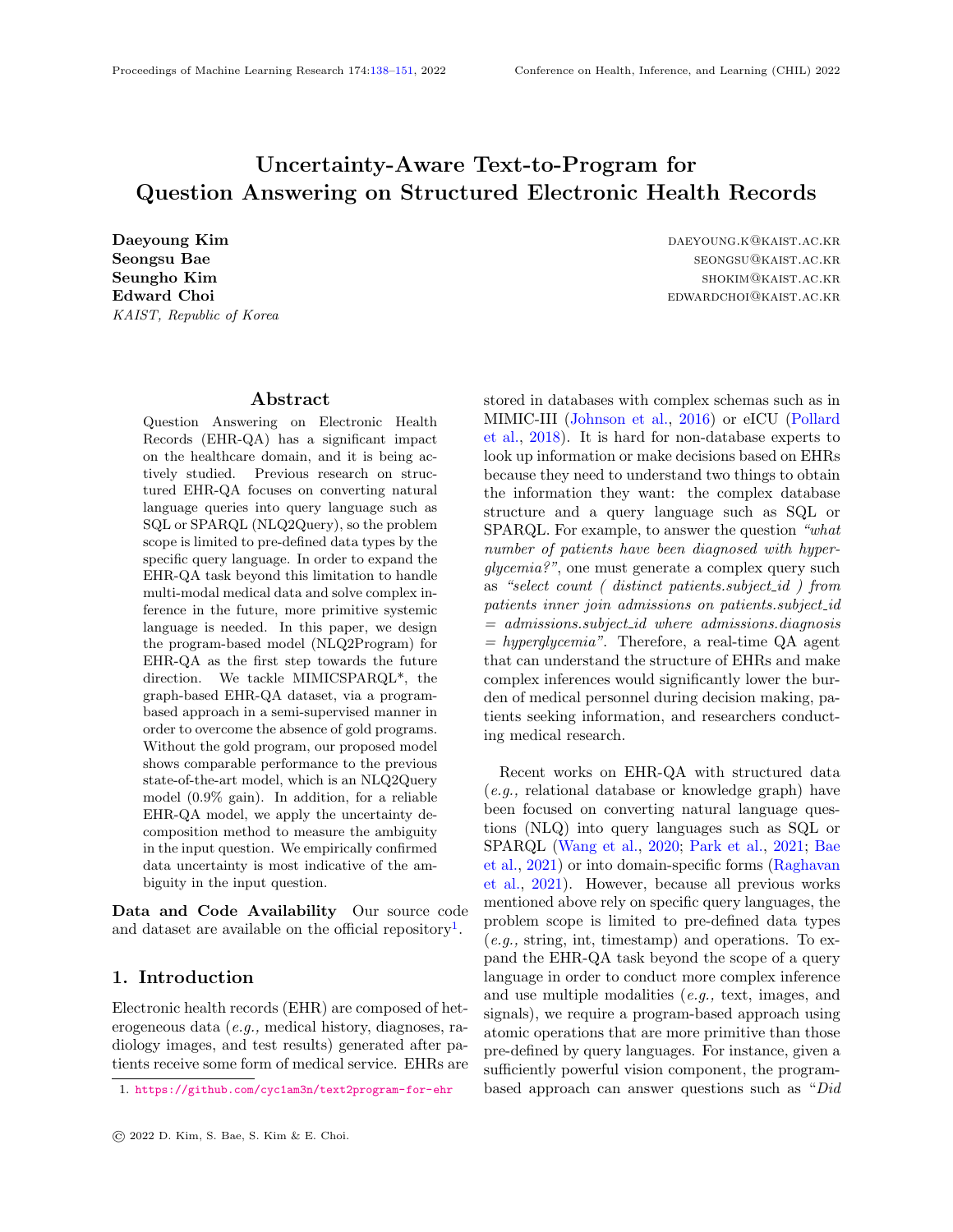of the answer retrieved by executing the generated program with the  $KG<sup>4</sup>$  $KG<sup>4</sup>$  $KG<sup>4</sup>$ .

#### 4.1.4. Recovering Condition Values

Following [Wang et al.](#page-11-0) [\(2020\)](#page-11-0), we apply the recovery technique to handle inaccurately generated condition values that often contain complex medical terminology. This technique replaces the condition values in the generated program with the most similar values that exist in the database. For instance, the user may ask "how many patients had physical restrain status?", then one operation in the generated program could be "gen\_entset\_equal('/diagnoses\_long\_title', 'physical restrain status')". However, in the database, the value 'physical restraints status' exists, but 'physical restrain status' does not. In that case, the recovery technique replaces the incorrect condition value of the program to the correct one, thus making it executable. In order to calculate the similarity between predicted values and existing ones, this technique uses ROUGE-L [\(Lin,](#page-10-16) [2004\)](#page-10-16) score.

#### 4.2. Experiment Result

As shown in Table [2,](#page-6-0) despite the absence of gold programs, our NLQ2Program model is comparable with state-of-the-art NLQ2SPARQL models that require ground truth query data. Also, we show that using NS-CQA's semi-supervised RL-based approach on MIMICSPARQL\* is not effective when using only 1% of the question and pseudo-gold program pairs for pre-training.

Note that the recovery technique is unnecessary for NS-CQA because, due to the decoding nature of NS-CQA, all KB artifacts (entity, relation, value) are copy-pasted from the NLQ to their appropriate locations after the program is generated.

Additionally, we conducted experiments regarding the effect of using the synthetic data introduced in Section [3.4,](#page-3-3) as pre-training data. The detailed information is shown in Appendix [C.](#page-12-1)

#### 4.3. Ambiguous Question Detection

In order to validate our method of measuring ambiguity using data uncertainty, we hand-annotated all MIMICSPARQL\* test samples with the following labels. According to the degree of ambiguity, we categorized the ambiguous questions into two types: (1)

mildly ambiguous (Mild) and (2) highly ambiguous (High). There are a total of 152 questions labeled as mildly ambiguous and 72 questions as highly ambiguous. The rules of ambiguous question labeling are defined as follows:

• Mildly Ambiguous (Mild): We treat questions whose relations are not explicitly revealed in the NLQ, so it is hard to infer even with the condition value as mildly ambiguous questions. For instance, it is challenging to know whether the relation to "pneumococcal pneumonia" is a  $/diagnoses\_long\_title$  or a  $/diagnoses\_short\_title$ for the question "provide the number of patients less than 83 years of age who were diagnosed with pneumococcal pneumonia.". However, if there is an ideal linker connected to the DB, the ideal linker knows that "pneumococcal pneumo $nia''$  refers to a *short\_title*. For this reason, we label these questions as mildly ambiguous.

In addition, typos in the questions are unseen values for the EHR-QA model that also cause ambiguity, so questions with typos are also labeled as mildly ambiguous (e.g., what is the number of  $dead$ !  $\theta$  cead patients who had brain mass; intracranial hemorrhage?).

• Highly Ambiguous (High): We consider a question as highly ambiguous when its NLQ is too vague that multiple correct programs can be generated. For the question "specify primary disease and icd9 code of patient id  $18480"$ , "icd9 code" could refer to either "procedure" or "diagnosis".

In addition, if the condition value in an NLQ corresponds to more than one relation, that NLQ is labeled as highly ambiguous. Note that even an ideal linker cannot find the exact relation of highly ambiguous questions. For example, the question "give the number of newborns who were born before the year 2168." is highly ambiguous since the condition value "newborn" is related to both "/admission type" and "/diagnosis".

We assess the detection capabilities of ambiguous questions based on data uncertainty  $u_{data}$ , model uncertainty  $u_{\text{model}}$ , total uncertainty H, and entropy  $H_m$ . These types of uncertainty are calculated from all tokens in a single program sequence and we use the maximum value as the degree of uncertainty. Note that  $u_{data}$ ,  $u_{model}$ , and H are calculated via ensemble model consisting of 5 models, but  $H_m$  is calcu-

<span id="page-7-0"></span><sup>4.</sup> This is why we excluded test samples whose answers are NULL, to minimize lucky guesses.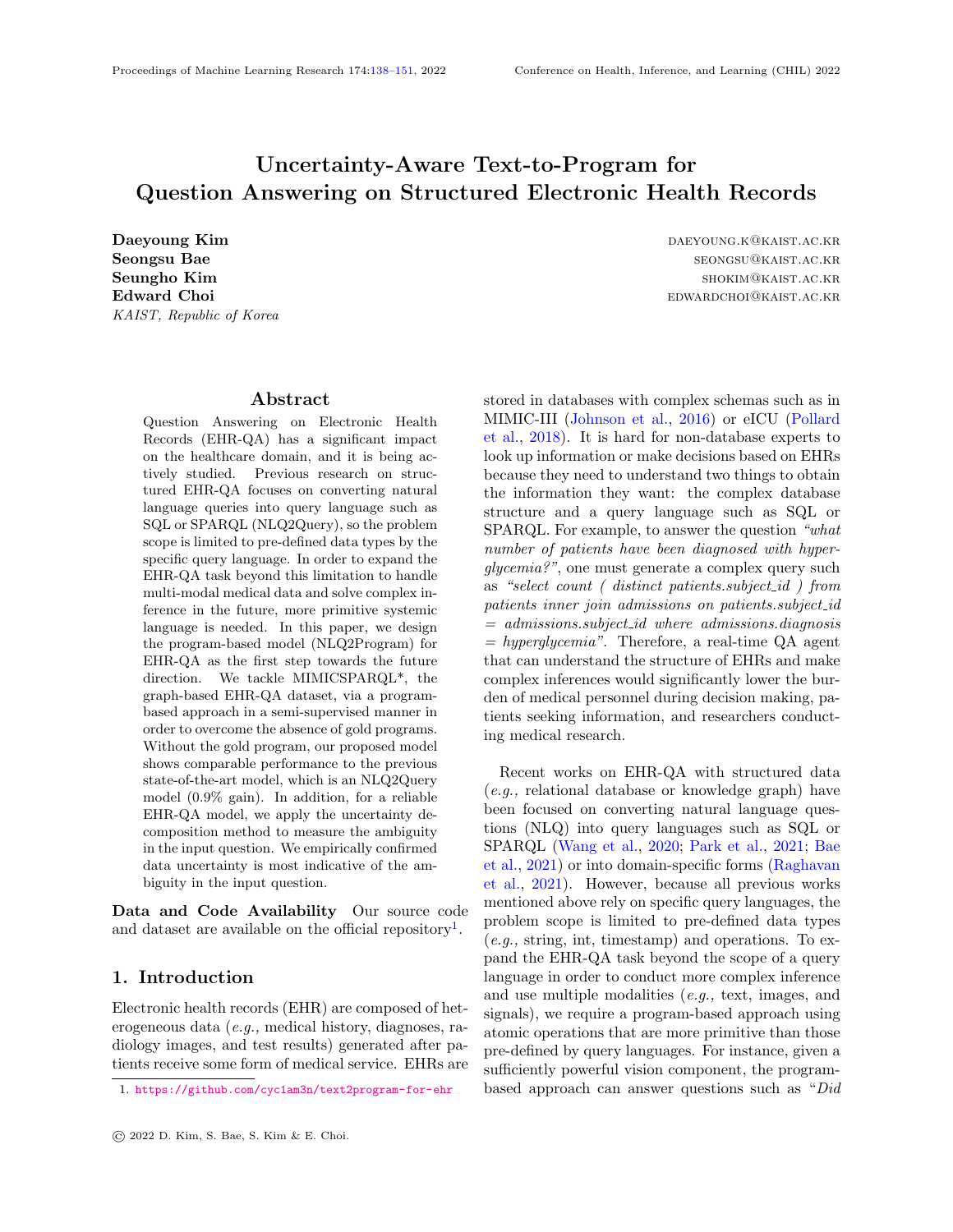<span id="page-8-0"></span>Table 3: Uncertainty results on MIMICSPARQL\* with two ambiguity degrees: Mild & High and High. We report AUPRC and AUROC for four types of uncertainty:  $u_{data}$ ,  $u_{model}$ , H, and  $H_m$ . Note that  $u_{data}$ ,  $u_{model}$ , and H are calculated by the ensemble model consisting of 5 models, but  $H_m$  is calculated by a single model. In case of  $H_m$ , we report the mean and standard deviation over 5 random seeds.

| Ambiguity   | $u_{\text{data}}$ | $u_{\text{model}}$ | Н     | $H_m$ |             |
|-------------|-------------------|--------------------|-------|-------|-------------|
| Mild & High | AUPRC             | $\,0.417\,$        | 0.340 | 0.387 | 0.375(0.02) |
|             | <b>AUROC</b>      | 0.705              | 0.630 | 0.631 | 0.650(0.02) |
| High        | AUPRC-            | $\,0.173\,$        | 0.117 | 0.153 | 0.153(0.01) |
|             | <b>AUROC</b>      | 0.696              | 0.614 | 0.650 | 0.651(0.01) |

lated by a single model. Performance is assessed via the area under a Precision-Recall (PR) curve and a receiver operating characteristic (ROC) curve. The results in Table [3](#page-8-0) show that using only data uncertainty detects ambiguous questions better than other metrics. However, ambiguous questions cannot be perfectly detected because ambiguous questions are also included in the training data, and we only labeled ambiguous questions in the test samples. Additionally, we compare the token-level and program-level methods of measuring uncertainty. The results show the advantage of the token-level method. Details of this experiment are available in Appendix [D.](#page-12-3)

To implement a more practical QA system, an interface is required to interact with the user, asking clarifying questions or allowing the user to modify the generated program. Solving these issues, however, is beyond the scope of this work. Instead, we build the system that gives users all five best beam hypotheses (i.e., programs) so users can select the appropriate candidate program when the ambiguity of the input question exceeds the specified threshold. The results in Figure [3](#page-8-1) show that the execution accuracy increases up to 0.986 with the number of recommendations.

### <span id="page-8-2"></span>4.4. Qualitative Results

In this section, we provide qualitative results to analyze generated programs along with token-level data uncertainty.



<span id="page-8-1"></span>Figure 3: Test results of MIMICSPARQL\* for five single models and an ensemble model. For the ensemble model, all tokens are generated by aggregating the prediction of all single models. The upper part of the shaded area presents the maximum execution accuracy of a single model, and the lower part shows minimum accuracy.

### 4.4.1. Generated Programs for Ambiguous **QUESTIONS**

As we expect, if the input question is ambiguous, high data uncertainty is measured. The question in the first example in Figure [4](#page-9-2) corresponds to a highly ambiguous question since whether the relation is either 'long\_title' or 'short\_title' is not specified. It leads to the high uncertainty of the token 's' whose data uncertainty is almost 100 times larger than the average data uncertainty of other tokens. Note that if the model generates 'long\_title' rather than 'short\_title', the execution result is incorrect but the program is semantically aligned with the question. Likewise, in the second example, the question corresponds to a mildly ambiguous question since the 'icd9 code 9229' exists only in the 'procedures.' However, it is hard to recognize this fact for the model, which does not have an ideal linker, so the data uncertainty is increased at the position of the token 'pro.' These examples also demonstrate the max value of token-level uncertainty is an effective representative of the ambiguity.

#### 4.4.2. Failure Cases

There are some failure cases with high data uncertainty, but the NLQ is not ambiguous. In the first example of Figure [5,](#page-9-3) the token with the highest data uncertainty is "gen\_entset\_down,", an incorrect operation that must be changed to "gen\_litset." Simi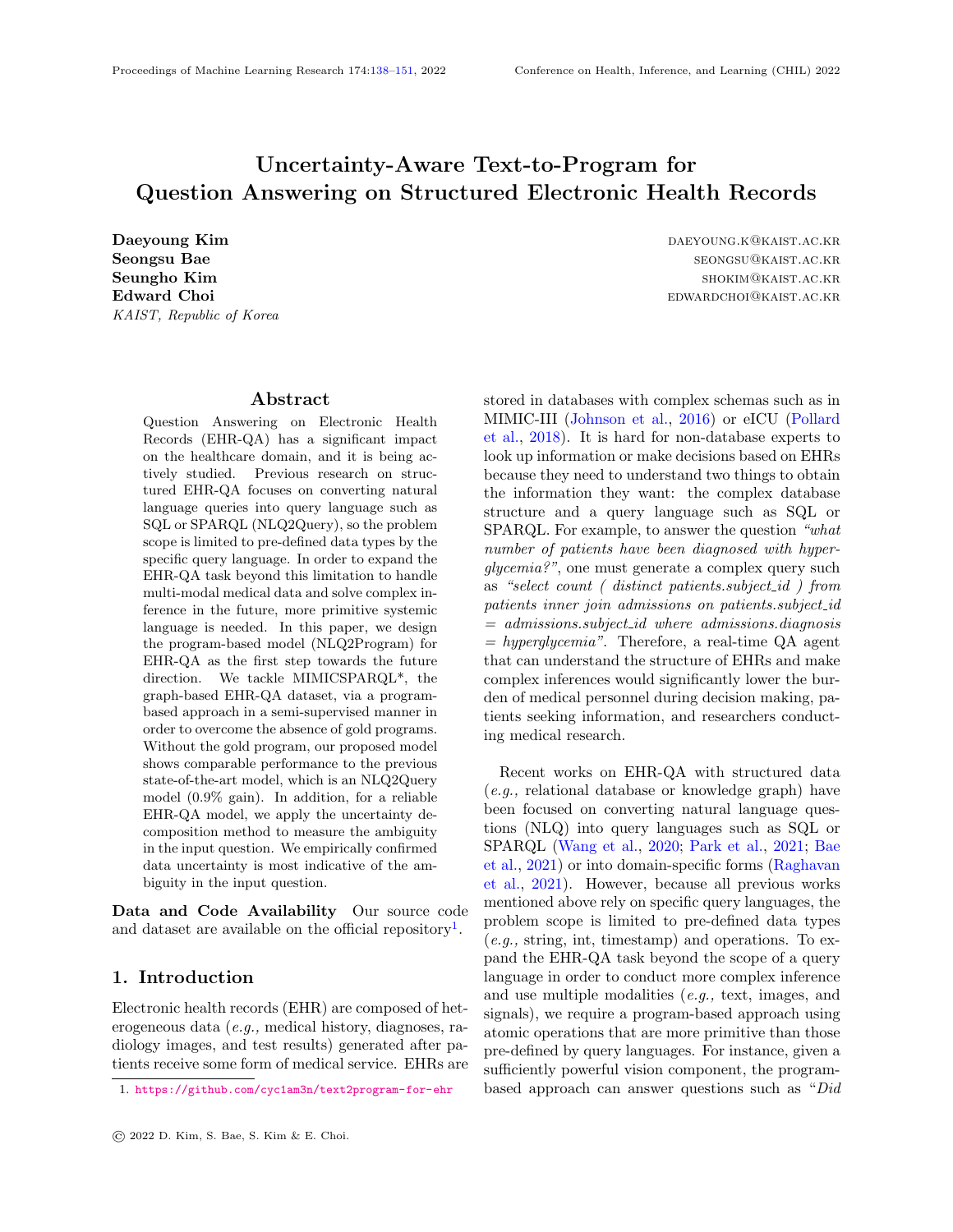0.0e+00 6.6e-02 1.3e-01 2.0e-01 2.6e-01 3.3e-01 4.0e-01 4.6e-01 5.3e-01 5.9e-01 **NLQ:** how many of the patients with icd9 code 9229 were discharged for long term care hospital? **Execution Result:** Correct / **Ambiguity:** Mildly Ambiguous **Candidate Tokens and Probabilities:** [pro(0.5750), diag(0.4250), cer(0.0000), Pro(0.0000), code(0.0000)] **Maximum Uncertainty:** 0.4509 / **Average Uncertainty of All Tokens:** 0.0038 0.0e+00 6.6e-02 1.3e-01 2.0e-01 2.6e-01 3.3e-01 4.0e-01 4.6e-01 5.3e-01 5.9e-01 **NLQ:** give the primary disease and diagnosis of subject id 85673. **Execution Result:** Correct / **Ambiguity:** Highly Ambiguous **Candidate Tokens and Probabilities:** [s(0.7838), long(0.2161), d(0.0000), hay(0.0000), and(0.0000)] **Maximum Uncertainty:** 0.5226 / **Average Uncertainty of All Tokens:** 0.0057 **Program:** <r1>=gen\_entset\_down('/subject\_id/85673','/hadm\_id')<exe> <r2>=gen\_litset(<r1> ,'/diagnosis')<exe> <r3>=gen\_entset\_down(<r1> ,'/diagnoses')<exe> <r4>=gen\_entset\_down(<r3> ,'/diagnoses\_icd9\_code')<exe> <r5>=gen\_litset(<r4> ,'/diagnoses\_short\_title')<exe> <r6>=concat\_litsets(<r2> ,<r5> )<exe>

**Program:** <r1>=gen\_entset\_equal('/discharge\_location','long term care hospital')<exe> <r2>=gen\_entset\_up('/hadm\_id',<r1> )<exe> <r3>=gen\_entset\_equal('/procedures\_icd9\_code','/procedures\_icd9\_code/9229')<exe> <r4>=gen\_entset\_up('/procedures',<r3> )<exe> <r5>=gen\_entset\_up('/hadm\_id',<r4> )<exe> <r6>=intersect\_entsets(<r2> ,<r5> )<exe>  $\langle \text{d}7 \rangle = \text{count\_entset}(\langle \text{rf} \rangle) \langle \text{exe} \rangle$ 

<span id="page-9-2"></span>Figure 4: Qualitative results for ambiguous question. We visualize token-level data uncertainties of the generated program using the heatmap.

0.0e+00 6.6e-02 1.3e-01 2.0e-01 2.6e-01 3.3e-01 4.0e-01 4.6e-01 5.3e-01 5.9e-01 **NLQ:** for patient id 2560, specify gender and item id. **Execution Result:** Incorrect / **Ambiguity:** None **Candidate Tokens and Probabilities:** [gen\_entset\_down(0.8285), gen\_litset(0.1686), minimum\_litset(0.0003), average\_litset(0.0002), gen\_entset\_more(0.0002)] **Maximum Uncertainty:** 0.3147 / **Average Uncertainty of All Tokens:** 0.0045 **Program:** <r1>=gen\_litset('/subject\_id/2560','/gender')<exe> <r2>=gen\_entset\_down('/subject\_id/2560','/hadm\_id')<exe> <r3>=gen\_entset\_down(<r2> ,'/lab')<exe> <r4>=gen\_entset\_down(<r3> ,'/itemid')<exe> <r5>=concat\_litsets(<r1> ,<r4> )<exe>

0.0e+00 6.6e-02 1.3e-01 2.0e-01 2.6e-01 3.3e-01 4.0e-01 4.6e-01 5.3e-01 5.9e-01 **NLQ:** specify the age of patient id 2560 and drug name he was treated with **Execution Result:** Incorrect / **Ambiguity:** None **Candidate Tokens and Probabilities:** [formular(0.8865), d(0.1135), l(0.0000), g(0.0000), ▁drug(0.0000)] **Maximum Uncertainty:** 0.2177 / **Average Uncertainty of All Tokens:** 0.0035 **Program:** <r1>=gen\_entset\_down('/subject\_id/2560','/hadm\_id')<exe>  $\mbox{{\sc {\small <}}r2\mbox{{\small >}}=gen\_listset}(\mbox{{\small }}$  ,<br>'/age') $\mbox{{\small <}}ex\mbox{{\small <}}$ <r3>=gen\_entset\_down(<r1> ,'/prescriptions')<exe>  $\langle \text{rd} \rangle = \text{gen\_lister}(\langle \text{rd} \rangle, \langle \text{formulary\_drug\_cd'} \rangle \langle \text{exec} \rangle)$ <r5>=concat\_litsets(<r2> ,<r4> )<exe>

### <span id="page-9-3"></span>Figure 5: Qualitative results for failure cases. We visualize token-level data uncertainties of the generated program using the heatmap.

larly, in the second example, the token with the highest data uncertainty is "formular,", a subset of relation "/formulary\_drug\_cd" (drug code), which should be changed to "/ $drug$ " (drug name). It can be seen that the data uncertainty does not always represent the ambiguity of the question. However, when the model generates uncertain tokens, interaction with the user can still help improve the performance and reliability of the EHR-QA model. Uncertainty in NLQ2Program is just the beginning, so more research is needed.

### 5. Conclusion

In this work, we designed an NLQ2Program methodology using atomic operations for EHR-QA task on MIMICSPARQL\*. We tackled the absence of gold programs via NLQ2Program approach in a semi-supervised manner. Our proposed model showed comparable performance with the previous NLQ2SPARQL state-of-the-art model. Moreover, we applied the ensemble-based uncertainty decomposition method to detect the ambiguous input question. We showed the effectiveness of measuring ambiguity using data uncertainty. Our further direction is to extend our methodology to handle multi-modal data on EHR and solve more complex questions.

### Institutional Review Board (IRB)

This research does not require IRB approval.

### Acknowledgments

This work was supported by Institute of Information & Communications Technology Planning & Evaluation (IITP) grant (No.2019-0-00075, Artificial Intelligence Graduate School Program(KAIST)) and National Research Foundation of Korea (NRF) grant (NRF-2020H1D3A2A03100945), funded by the Korea government (MSIT).

### References

<span id="page-9-0"></span>Seongsu Bae, Daeyoung Kim, Jiho Kim, and Edward Choi. Question answering for complex electronic health records database using unified encoderdecoder architecture. In Machine Learning for Health, pages 13–25. PMLR, 2021.

<span id="page-9-1"></span>Jie Chang, Zhonghao Lan, Changmao Cheng, and Yichen Wei. Data uncertainty learning in face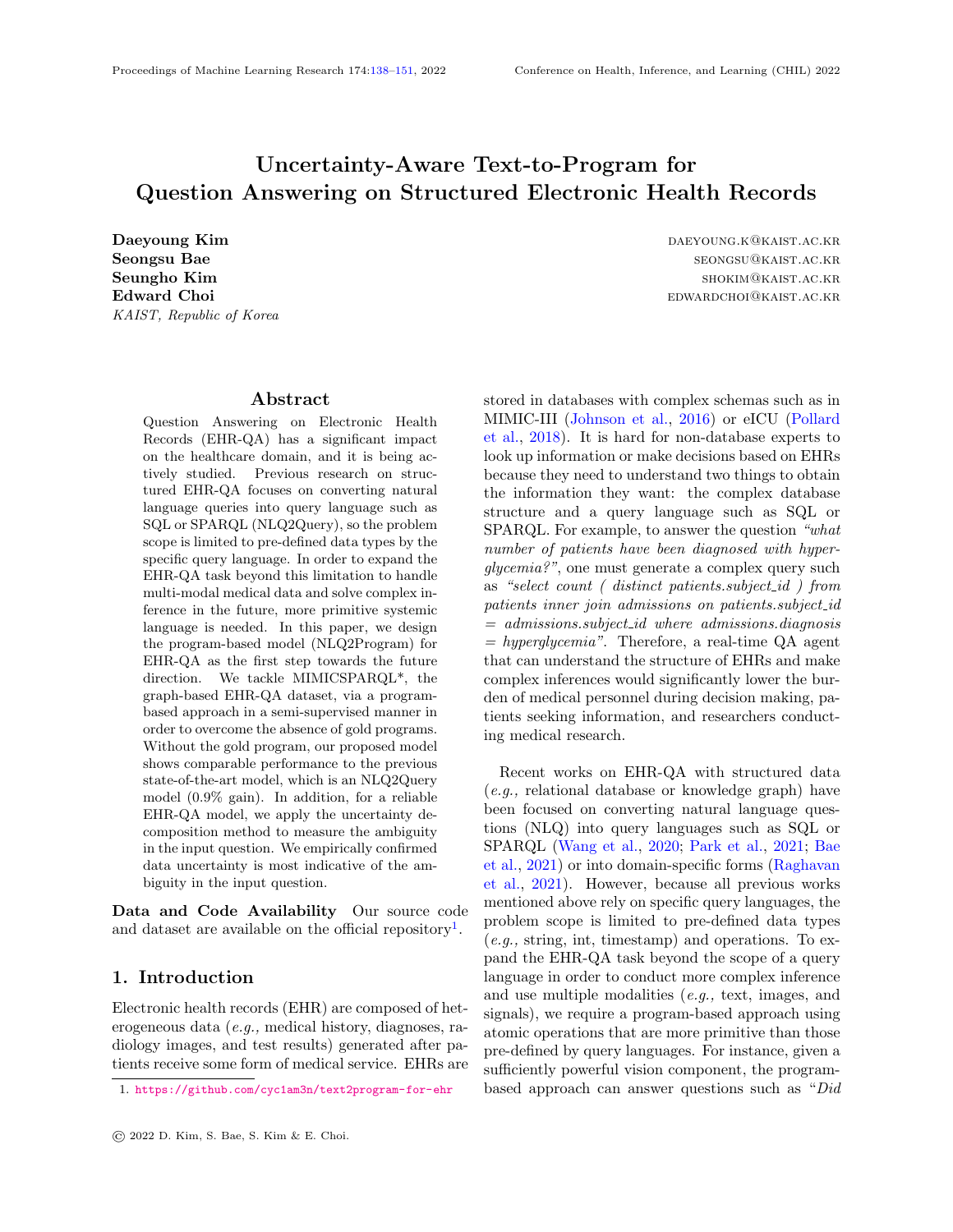recognition. In Proceedings of the IEEE/CVF Conference on Computer Vision and Pattern Recognition, pages 5710–5719, 2020.

- <span id="page-10-10"></span>Armen Der Kiureghian and Ove Ditlevsen. Aleatory or epistemic? does it matter? Structural safety, 31  $(2):105-112, 2009.$
- <span id="page-10-15"></span>Jacob Devlin, Ming-Wei Chang, Kenton Lee, and Kristina Toutanova. Bert: Pre-training of deep bidirectional transformers for language understanding. arXiv preprint arXiv:1810.04805, 2018.
- <span id="page-10-4"></span>Michael W Dusenberry, Dustin Tran, Edward Choi, Jonas Kemp, Jeremy Nixon, Ghassen Jerfel, Katherine Heller, and Andrew M Dai. Analyzing the role of model uncertainty for electronic health records. In Proceedings of the ACM Conference on Health, Inference, and Learning, pages 204–213, 2020.
- <span id="page-10-7"></span>Yuncheng Hua, Yuan-Fang Li, Guilin Qi, Wei Wu, Jingyao Zhang, and Daiqing Qi. Less is more: Data-efficient complex question answering over knowledge bases. Journal of Web Semantics, 65: 100612, 2020.
- <span id="page-10-0"></span>Alistair EW Johnson, Tom J Pollard, Lu Shen, H Lehman Li-Wei, Mengling Feng, Mohammad Ghassemi, Benjamin Moody, Peter Szolovits, Leo Anthony Celi, and Roger G Mark. Mimic-iii, a freely accessible critical care database. Scientific data,  $3(1):1-9$ ,  $2016$ .
- <span id="page-10-11"></span>Alex Kendall and Yarin Gal. What uncertainties do we need in bayesian deep learning for computer vision? Advances in neural information processing systems, 30, 2017.
- <span id="page-10-9"></span>Balaji Lakshminarayanan, Alexander Pritzel, and Charles Blundell. Simple and scalable predictive uncertainty estimation using deep ensembles. Advances in neural information processing systems, 30, 2017.
- <span id="page-10-6"></span>Chen Liang, Jonathan Berant, Quoc Le, Kenneth Forbus, and Ni Lao. Neural symbolic machines: Learning semantic parsers on freebase with weak supervision. In Proceedings of the 55th Annual Meeting of the Association for Computational Linguistics (Volume 1: Long Papers), pages 23–33, 2017.
- <span id="page-10-16"></span>Chin-Yew Lin. Rouge: A package for automatic evaluation of summaries. In Text summarization branches out, pages 74–81, 2004.
- <span id="page-10-14"></span>Minh-Thang Luong, Hieu Pham, and Christopher D Manning. Effective approaches to attention-based neural machine translation. In Proceedings of the 2015 Conference on Empirical Methods in Natural Language Processing, pages 1412–1421, 2015.
- <span id="page-10-12"></span>Andrey Malinin and Mark Gales. Uncertainty estimation in autoregressive structured prediction. In International Conference on Learning Representations, 2020.
- <span id="page-10-8"></span>Myle Ott, Michael Auli, David Grangier, and Marc'Aurelio Ranzato. Analyzing uncertainty in neural machine translation. In International Conference on Machine Learning, pages 3956–3965. PMLR, 2018.
- <span id="page-10-5"></span>Anusri Pampari, Preethi Raghavan, Jennifer Liang, and Jian Peng. emrqa: A large corpus for question answering on electronic medical records. In Proceedings of the 2018 Conference on Empirical Methods in Natural Language Processing, pages 2357–2368, 2018.
- <span id="page-10-2"></span>Junwoo Park, Youngwoo Cho, Haneol Lee, Jaegul Choo, and Edward Choi. Knowledge graph-based question answering with electronic health records. In Machine Learning for Healthcare Conference, pages 36–53. PMLR, 2021.
- <span id="page-10-1"></span>Tom J Pollard, Alistair EW Johnson, Jesse D Raffa, Leo A Celi, Roger G Mark, and Omar Badawi. The eicu collaborative research database, a freely available multi-center database for critical care research. Scientific data, 5(1):1-13, 2018.
- <span id="page-10-13"></span>Colin Raffel, Noam Shazeer, Adam Roberts, Katherine Lee, Sharan Narang, Michael Matena, Yanqi Zhou, Wei Li, and Peter J Liu. Exploring the limits of transfer learning with a unified text-totext transformer. Journal of Machine Learning Research, 21:1–67, 2020.
- <span id="page-10-3"></span>Preethi Raghavan, Jennifer J Liang, Diwakar Mahajan, Rachita Chandra, and Peter Szolovits. emrkbqa: A clinical knowledge-base question answering dataset. In Proceedings of the 20th Workshop on Biomedical Language Processing, pages 64–73, 2021.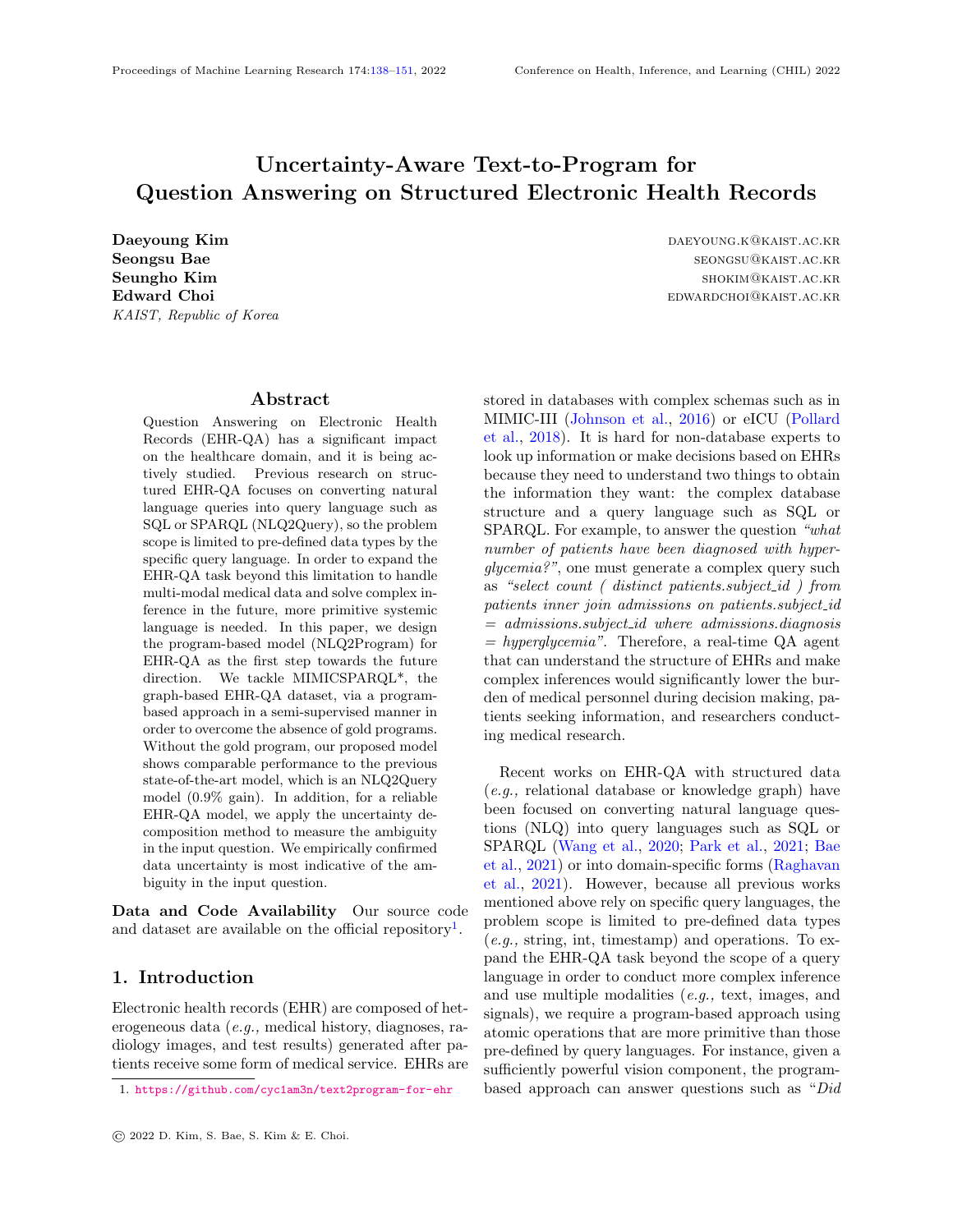- <span id="page-11-3"></span>Amrita Saha, Vardaan Pahuja, Mitesh M Khapra, Karthik Sankaranarayanan, and Sarath Chandar. Complex sequential question answering: Towards learning to converse over linked question answer pairs with a knowledge graph. In Thirty-Second AAAI Conference on Artificial Intelligence, 2018.
- <span id="page-11-2"></span>Amrita Saha, Ghulam Ahmed Ansari, Abhishek Laddha, Karthik Sankaranarayanan, and Soumen Chakrabarti. Complex program induction for querying knowledge bases in the absence of gold programs. Transactions of the Association for Computational Linguistics, 7:185–200, 2019.
- <span id="page-11-1"></span>Simon Suster and Walter Daelemans. Clicr: a dataset of clinical case reports for machine reading comprehension. In Proceedings of the 2018 Conference of the North American Chapter of the Association for Computational Linguistics: Human Language Technologies, Volume 1 (Long Papers), pages 1551–1563, 2018.
- <span id="page-11-0"></span>Ping Wang, Tian Shi, and Chandan K Reddy. Textto-sql generation for question answering on electronic medical records. In Proceedings of The Web Conference 2020, pages 350–361, 2020.
- <span id="page-11-7"></span>Sam Wiseman and Alexander M Rush. Sequenceto-sequence learning as beam-search optimization. In Proceedings of the 2016 Conference on Empirical Methods in Natural Language Processing, pages 1296–1306, 2016.
- <span id="page-11-6"></span>Yijun Xiao and William Yang Wang. On hallucination and predictive uncertainty in conditional language generation. In Proceedings of the 16th Conference of the European Chapter of the Association for Computational Linguistics: Main Volume, pages 2734–2744, 2021.
- <span id="page-11-5"></span>Jiacheng Xu, Shrey Desai, and Greg Durrett. Understanding neural abstractive summarization models via uncertainty. In Proceedings of the 2020 Conference on Empirical Methods in Natural Language Processing (EMNLP), pages 6275–6281, 2020.
- <span id="page-11-4"></span>Scott Wen-tau Yih, Ming-Wei Chang, Xiaodong He, and Jianfeng Gao. Semantic parsing via staged query graph generation: Question answering with knowledge base. In Proceedings of the Joint Conference of the 53rd Annual Meeting of the ACL and the 7th International Joint Conference on Natural Language Processing of the AFNLP, 2015.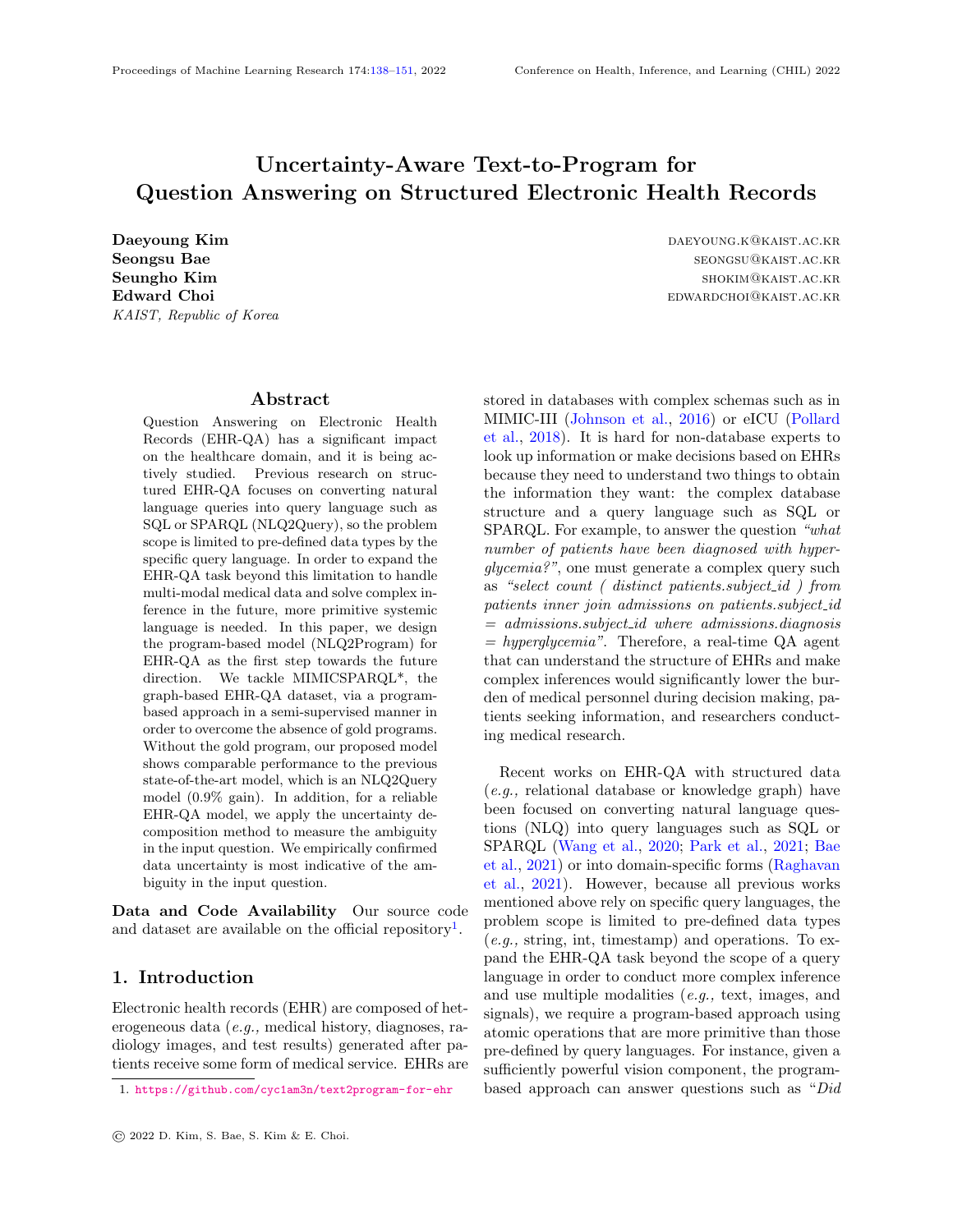# <span id="page-12-0"></span>Appendix A. Details for Synthetic Data Generation

Based on our preliminary analysis of the templatebased questions in the MIMICSPARQL\* machinegenerated train dataset, we found there are eight basic templates as follows:

- what is *RELATION* of *ENTITY*?
- what is RELATION1 and RELATION2 of EN-TITY ?
- what is RELATION1 of RELATION2 VALUE?
- what is *RELATION1* and *RELATION2* of *RE*-LATION3 VALUE?
- what is the number of ENTITY whose RELA-TION CONDITION LITERAL?
- what is the number of ENTITY whose RELA-TION1 CONDITION1 LITERAL1 and RELA-TION2 CONDITION2 LITERAL2?
- what is *AGGR RELATION1* of *ENTITY* whose RELATION2 CONDITION LITERAL?
- what is *AGGR RELATION1* of *ENTITY* whose RELATION2 CONDITION1 LITERAL1 and RELATION3 CONDITION2 LITERAL2?

where *CONDITION* corresponds to  $=, >, <,$ and AGGR represents min, max, and average. For each template, we composed the operation set to be executed. When we generate the synthetic question and corresponding synthetic program, the operation and corresponding argument to be selected for each step are arbitrarily determined. Note that this simple technique is available for other KGs.

### <span id="page-12-2"></span>Appendix B. Implementation Details

We implement our model and baseline models with PyTorch Lightning  $5$  and HuggingFace's transform-ers<sup>[6](#page-12-5)</sup>. In the case of TREQS and NS-CQA, we utilized the official code<sup>[7](#page-12-6)[8](#page-12-7)</sup> written by the origin authors. Also in the case of UniQA, we manually implement model followed by descriptions in [Bae et al.](#page-9-0) [\(2021\)](#page-9-0) since the official codes are not publicly available.

#### B.1. Hyperparameters

In order to make an accurate comparison with the baseline models, the Seq2Seq model and TREQS model were imported from [Park et al.](#page-10-2) [\(2021\)](#page-10-2), and hyperparameters were also imported with the same value. We trained our models on the following GPU environment: NVIDIA GeForce RTX-3090. Also, torch version is 1.7.0, and CUDA version is 11.1. Other hyperparameters are presented in Table [4.](#page-13-1)

# <span id="page-12-1"></span>Appendix C. Performance Variance by Pre-trained Model

In Section [3.4,](#page-3-3) we introduced our synthetic data generation method via preliminary analysis of templatebased questions in MIMICSPARQL\* training set, and generated 168,574 synthetic question-program pairs. With this large volume of pairs, we can utilize them as source data for further pre-training a model to improve its final performance. Therefore, we investigate the utility of synthetic pairs for pre-training with three different types of models. As shown in Table [5,](#page-13-2) we can observe that three models, first initialized with BERT, improve after further pre-training with synthetic pairs. However, our synthetic data cannot give performance gain because T5 is originally pre-trained with massive data so that our synthetic data cannot give model performance gain with the same quality as the original corpus of T5-base.

# <span id="page-12-3"></span>Appendix D. Token-level vs. Program-level Uncertainty Measuring

We conduct the additional experiment to compare the token-level uncertainty measuring method with the program-level uncertainty measuring method. Following [Malinin and Gales](#page-10-12) [\(2020\)](#page-10-12), we utilize the import weighting method using all beam hypotheses. We use the normalizing factor for import weighting as 1 followed by the original paper. We denote the data uncertainty, the model uncertainty, and the total uncertainty in the program-level as  $U_{data}$ ,  $U_{model}$ , and  $U_{total}$  respectively. Specially,  $U_{data}$  is obtained by subtract  $U_{model}$  from  $U_{total}$ . The result shows that the token-level uncertainty measuring method is more effective than program-level when detecting ambiguous questions. As we mentioned in Section [3.6,](#page-5-0) we speculate uncertainty only increases at the missing information part as shown in Section [4.4.](#page-8-2) In addition,

<span id="page-12-4"></span><sup>5.</sup> <https://www.pytorchlightning.ai>

<span id="page-12-5"></span><sup>6.</sup> <https://huggingface.co/transformers/>

<span id="page-12-6"></span><sup>7.</sup> <https://github.com/wangpinggl/TREQS>

<span id="page-12-7"></span><sup>8.</sup> <https://github.com/DevinJake/NS-CQA/>